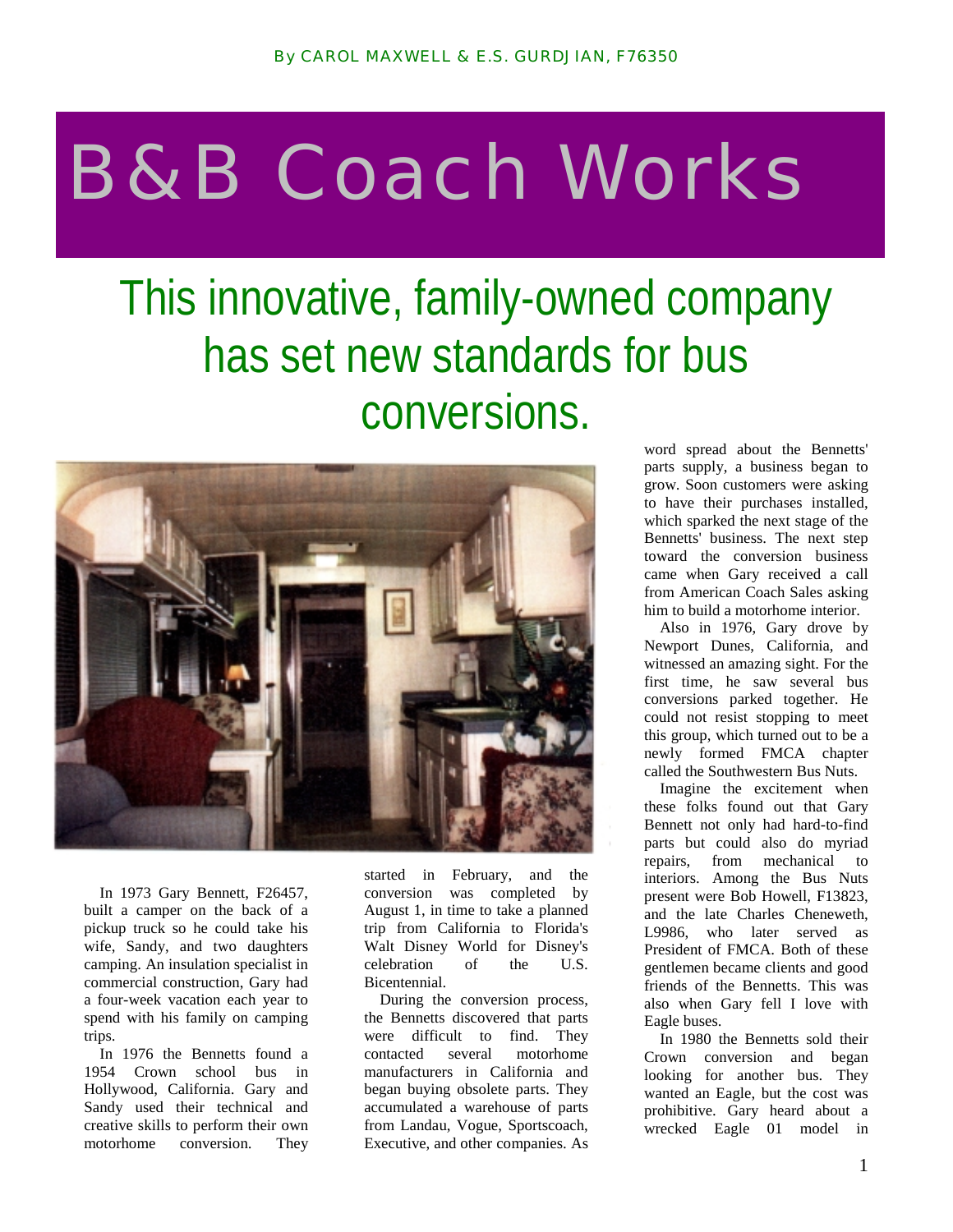

Sacramento. It had a damaged front end and was available for \$2,000. Friends said it would be impossible to repair and convert the 01, but Gary liked a good challenge. To the delight and entertainment of neighbors and family, the new acquisition found a home in the Bennetts' bus barn.

Gary found a replacement front end in an unlikely place. A fire had damaged eight coaches in a campground storage area in Mexico. Gary went to the salvage yard, dissected the front end off an Eagle, and brought it home. Sandy and daughters spent hundreds of hours sandblasting and painting this replacement section. Attaching the new front end was a momentous occasion for all.

This part of the restoration was finished but the balance of the conversion was not completed for another five years. While running the coach conversion business, Gary was still working his regular full-time job and Sandy was raising two children. They worked on their personal coach conversion in the few scattered free hours that remained.

One day in 1981, with three buses in their yard in various stages of repair, the Bennetts decided to make their business official. They

secured the necessary licenses and opened their first shop-B&B Coach Works, C3309-in Huntington Beach, California.

In 1984 Bob Howell was involved in an accident that caused considerable damage to his 1962 Eagle 01. Known as "Mr. Eagle," Bob never allowed anyone to touch his coach. This time, however, he called on the Bennetts, which Gary and Sandy considered a tremendous compliment. This job marked the first time that B&B Coach Works performed work associated with an insurance claim. Bob's coach was insured with Alexander & Alexander, Inc. B&B continues to work with A&A and other insurance companies as needed.

In 1985 Gary finally withdrew from the construction trade union and devoted all his time to the conversion business. By 1988 the company needed more space. They moved the shop to Garden Grove, California, where they had 30,000 square feet inside and an equal amount of space outside. The Bennetts employed up to 15 people, and the business stayed open almost 24 hours a day.

In addition to interior and exterior conversions, B&B performed repairs and warranty work as an Eagle factory service

center. The Bennetts also converted two S.W.A.T trailers-one for the city of Huntington Beach, and an equipment trailer, complete with gun racks, for the city of Costa Mesa.

By 1990 Gary and Sandy realized they needed to scale down and take some time for themselves. They moved B&B to its current location in Las Vegas, Nevada. The shop has 10,000 square feet. Two full-time employees help Gary, Sandy, and their daughter Donna. In addition, several specialists work "on demand" on projects involving insulation, engine work, and exterior painting. Sandy and Donna do all of the exterior siding work. Sandy does the wiring and Gary does everything else, including stretching, widening, fabricating, and all other systems. All three of them help the cabinetmaker. Donna does all the cabinet sanding, staining, and finishing.

Through the years, Gary has designed many technical features that have become standard in other conversions. He has never patented these ideas and offers them freely to others. Gary and Sandy consider it a compliment when their ideas are used.

The Bennetts have implemented many creative and technical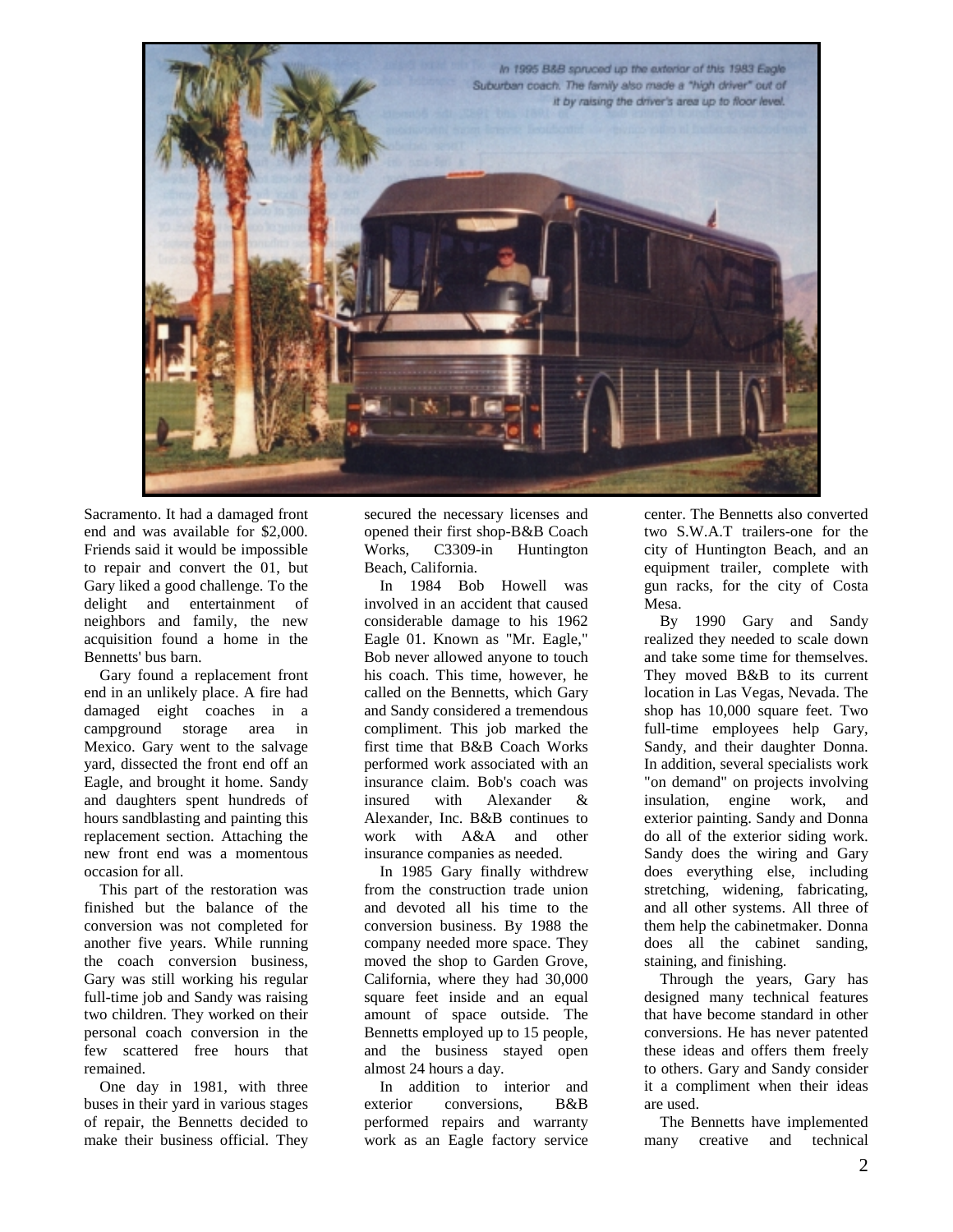changes for the Eagle bus. Their first conversion, completed in 1976, is one example of their creativity. This bus had 1-inch by 2-inch firring strips from end to end to provide stability for wallmounted items.

In 1980, the Bennetts created the swing-out (café-style) bay doors. These lightweight doors have a clean, smooth appearance with no rubber hinge. The original bay doors are heavy and have a rubber hinge that can split and allow the door to fall.

That same year, the Bennetts revised the engine accessibility

The years 1985 and 1986 were also productive for the Bennetts. Gary fabricated fiberglass end caps to update the look of the older bus and designed the "T" slide window for the driver and entry door. The "belly car" was designed to be carried in a bay to avoid towing. A receiver/trailer hitch was also created specifically for the Eagle bus. Holding, fresh water, and fuel tanks were constructed to use as few bay compartments as possible. The water tanks are made of 1/3 inch polypropylene and are built out of square to facilitate drainage.

The Bennetts began constructing cardboard



## Bob Howell's 1962 Eagle 01 was severely damaged in a traffic accident (above, but B&B made it look great again (right).

hatch, began to use foam insulation, and devised a procedure to raise the roof to provide more headroom. They first built the entry door air step in 1981, and is still one of their most popular features. A permanent part of the bus, this step operates off the Maxi Brake, so it is automatically extended and retracted.

In 1981 and 1982, the Bennetts introduced several more innovations. These included a fullsize driver entry door; a fiberglass housing for the remote backup camera; a louvered engine door for better ventilation; a spiral entry staircase to allow side-by-side seating for the pilot and copilot; and a vinyl headliner that improved appearance and was easier to install.

interior mockups in 1989. This helped identify problems before the interior was constructed. The early 1990s brought further innovations such as slideout rooms, louvers above the engine door for increased

 $0.0.4$ 

**PRIVATE COACH** 

40-foot piece of aluminum along the window area. This eliminates the need for vertical rivets and improves the exterior appearance. In addition, the Bennetts designed polished stainless-steel bumpers, non-fading taillights that use dualfilament bulbs, and a radiator sprayer.

Windshields for the 07 Eagle, a production 102-inch bus, are no longer available. Gary and Sandy created a small glass insert for the middle to allow the use of standard windshields, which are readily available.

Eagle engine alternatives. In 1997 the Eagle engine compartment was redesigned to accommodate a Cummins engine. Many owners consider the power of the older coaches insufficient, especially when driving in mountainous regions. Most of the converted Eagles have a Detroit Diesel 8V71 or a 6V92 engine, but with some engine compartment and cooling system modifications, the engine can be replaced.

The engine changes were initiated by Rod Paulson a topnotch diesel mechanic who owns and operates a mobile repair

> service based in Madera, California. The Bennetts often call him for engine work and always refer their California customers to him.

> Mr. Paulson wanted to make a change in his own personal coach, so he replaced his Detroit Diesel engine with a Cummins. Traditionally, the replacement had been an 8V92 Detroit. Because

ventilation widening of coaches to 102 inches, and lengthening of coaches to 45 feet. Of course, these enhancements necessitated the fabrication of new fiberglass end caps to fit the wide-body bus.

 $\sim$ 

Other creations from the Bennetts include stretching a single

Mr. Paulson wanted increased durability, increased torque, and decreased emissions, he developed a procedure for installing four cycle, in-line 6 engines. To date, he has successfully retrofitted the 855 Cummins (electronic or mechanical), the Big Cam 3